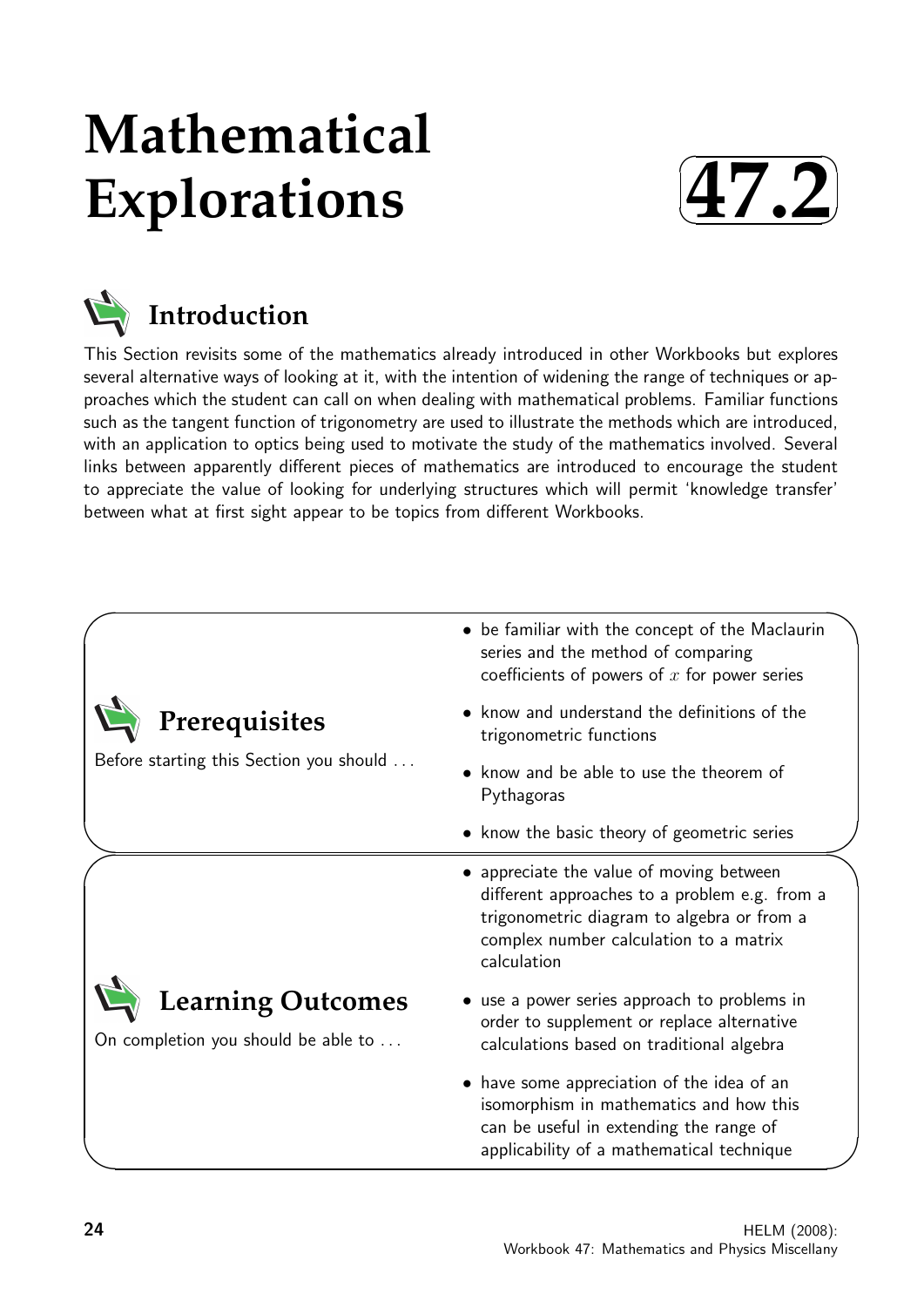

# Introduction to the exploratory mathematical examples

The  $tan(x)$  function is usually regarded as the most "difficult" of the three standard trigonometric functions. Examples 1 to 4 show that it has interesting properties and that it has uses in coordinate geometry and in optics. Example 5 deals with approximating a parabola by an arc of a circle. Example 6 explores efficient ways to find Maclaurin series. Example 7 demonstrates a surprising link between complex arithmetic and matrix algebra. Examples 8 and 9 provide unusual approaches to the exponential function, and finally Example 10 derives the link between the inverse hyperbolic tangent and natural logarithms.



#### Maclaurin series of tan  $x$

Derive the first four non-zero terms in the Maclaurin series of  $tan(x)$  by using the fact that  $tan(x)$ has the derivative  $1 + \tan^2(x)$ .

# Solution

First we note that the series has only odd powers of x in it because  $tan(x)$  is an odd function, with the property  $f(-x) = -f(x)$ . Thus we have the Maclaurin series

 $\tan(x) = A_1x + A_3x^3 + A_5x^5 + \dots$ 

Using the known result  $T' = 1 + T^2$  we must have

$$
A_1 + 3A_3x^2 + 5A_5x^4 + 7A_7x^6 \dots = 1 + (A_1x + A_3x^3 + A_5x^5 \dots)^2
$$
  
= 1 + A\_1^2x^2 + 2A\_1A\_3x^4 + (A\_3^2 + 2A\_1A\_5)x^6 + \dots

Comparing the coefficients of  $x^N$  on both sides gives the results

$$
(N = 0)
$$
 A<sub>1</sub> = 1  
(N = 2) 3A<sub>3</sub> = A<sub>1</sub><sup>2</sup>, so that A<sub>3</sub> = 1/3

 $(N = 4)$   $5A_5 = 2A_1A_3 = 2/3$ , so that  $A_5 = 2/15$ 

$$
(N=6) \ 7A_7=A_3^2+2A_1A_5=1/9+4/15=17/45, \text{ so that } A_7=17/315
$$

We have thus found the expansion up to the  $x^7$  term.

A careful study of the structure of the equations used above shows us how to obtain a general equation which describes the process. The general recurrence relation for the calculation is

$$
(N+1)A_{N+1} = \sum_{J=1}^{N-1} A_J A_{N-J}
$$

This can easily be programmed for a computer to generate many terms of the series.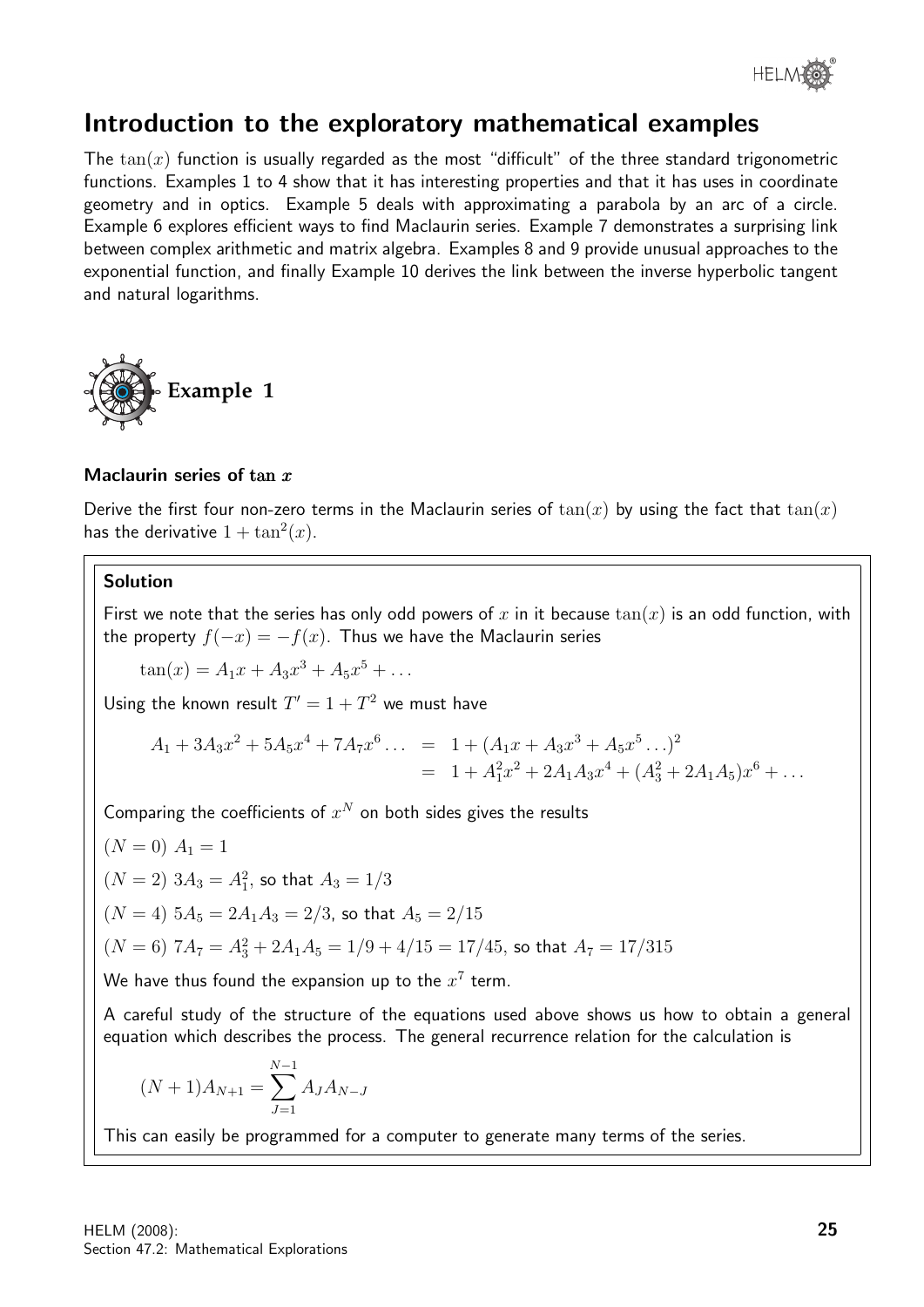

#### Derivatives of tan x

When higher derivatives are being used in the differential calculus the symbol  $F^{(n)}$  is often used to denote the  $n^{th}$  derivative of a function  $F.$  For the function  $T=\tan(x)$  we know that  $T^{(1)}=1+T^2.$ Use the chain rule to work out the derivatives of  $tan(x)$  up to  $T^{(5)}$  and show how this can give the first three terms in the Maclaurin series for  $tan(x)$ .

# Solution

By the chain rule we have

$$
T^{(n+1)} = \frac{d}{dx}(T^{(n)}) = \frac{d}{dT}(T^{(n)}) \times \frac{dT}{dx} = (1 + T^2)\frac{d}{dT}(T^{(n)})
$$

Thus given the result

 $T^{(1)} = 1 + T^2$ 

we find that

$$
T^{(2)} = (1+T^2)\frac{d}{dT}(T^{(1)}) = (1+T^2)2T = 2T + 2T^3
$$
  
\n
$$
T^{(3)} = (1+T^2)(2+6T^2) = 2+8T^2+6T^4
$$
  
\n
$$
T^{(4)} = (1+T^2)(16T+24T^3) = 16T+40T^3+24T^5
$$
  
\n
$$
T^{(5)} = (1+T^2)(16+120T^2+120T^4) = 16+136T^2+240T^4+120T^6
$$

To find the Maclaurin series by the textbook method we need to find the  $n^{th}$  derivative of  $\tan(x)$ at  $x=0$  and then divide it by  $n$  factorial  $(n!)$ .  $T=0$  at  $x=0$  and so the required  $n^{th}$  derivative is just the constant term in the  $T^{(n)}$  calculated above. This term is zero for the even  $n$  and leads to the correct first three terms of the  $tan(x)$  series when the terms with odd n are taken. If we set down the general equation relating derivatives of  $T$  to powers of  $T$ ,

$$
T^{(n)} = \sum A(n, m) T^m
$$

and insert this in the chain rule equation used in the calculations above, then we arrive at a recurrence relation by comparing the  $T^m$  coefficients on both sides:

 $A(n+1, m) = (m+1) A(n, m+1) + (m-1) A(n, m-1)$ 

which can be used in a computer calculation or to set up a tabular method of calculating the results above, rather like a more complicated version of Pascal's triangle. Here are the first few rows:

| $n \setminus m$ |                |               |                | $0 \quad 1 \quad 2 \quad 3$ | 4              | - 5            |
|-----------------|----------------|---------------|----------------|-----------------------------|----------------|----------------|
|                 | 1.             | ∩ –           | $\overline{1}$ | $\overline{0}$              | $\overline{0}$ | $\overline{0}$ |
|                 | $\overline{0}$ | $\mathcal{P}$ | $\overline{0}$ | $\overline{2}$              | $\Omega$       | $\mathbf{I}$   |
| 2               |                | $\cap$        | 8              | $\overline{0}$              | 6.             | U              |
|                 | 0              | 16            | $\overline{0}$ | 40                          | $\overline{0}$ | 24             |
|                 |                |               |                |                             |                |                |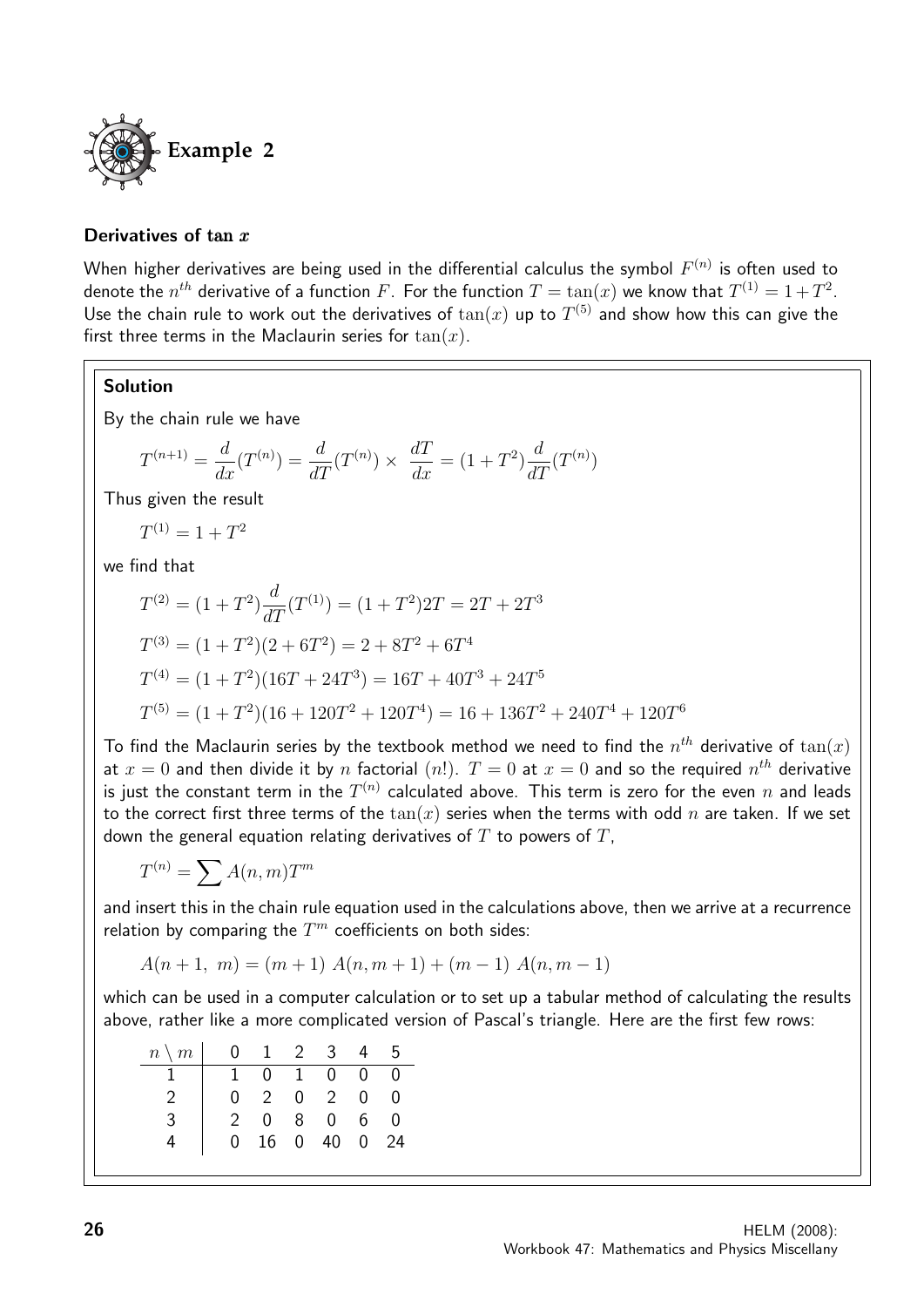

# A geometric derivation of the equation for  $tan(2x)$

To study the reflections from a parabolic mirror (Example 4) we need to know how to find  $tan(2x)$ from  $tan(x)$ . This Example presents a simple way to derive the required formula, while giving some practice at algebraic manipulation and simple geometry. Study the following diagram, in which  $t$ denotes  $tan(x)$  and T denotes  $tan(2x)$ . Find the lengths a, b, c and the angle B on the diagram and thence derive an equation for T by studying the small triangle with the sides  $b, c$  and  $d$ . You will need to do some algebra to work the equation into a form where it gives  $T$  in terms of  $t$ . When you have obtained the equation, use it to include the length  $d$  in your calculation and so find an equation which gives  $cos(2x)$  in terms of t. (We are in fact using a geometrical approach to find what are called "the tan half angle formulae" in trigonometry.)



#### Solution

By studying the two similar triangles we see that  $a = 1$  and  $b = t$ . Using the fact that the angles in a plane triangle add up to  $180^{\circ}$ , we find that the angle  $B$  is just  $2x$ , which means that  $T = \tan(2x)$ must equal  $c/b$ . To find c we have to note that  $a + c$  is the hypotenuse of a triangle in which the other two sides have the lengths 1 and T. We can thus use the theorem of Pythagoras to find  $a+c$ . Putting all these facts together leads to an equation:

$$
T = c/b = \left(\sqrt{1+T^2} - 1\right)/t
$$

This leads to  $Tt + 1 = \sqrt{1 + T^2}$ . Squaring gives  $T^2t^2 + 2Tt + 1 = 1 + T^2$ 

Cancelling the 1 on both sides and dividing by the non-zero number  $T$  gives, after re-arranging terms

$$
T = 2t/(1 - t^2)
$$
, so that  $\tan 2x = \frac{2 \tan x}{(1 - \tan^2 x)}$ .

If we now look at the length d we find that it equals  $T - t$ , so that  $\cos(2x) = b/d = t/(T - t)$ Inserting the result for  $T$  in this equation and tidying up the fractions which appear leads to the results

 $\cos(2x) = (1 - t^2)/(1 + t^2), \quad \sin(2x) = 2t/(1 + t^2)$ 

where the result for  $sin(2x)$  follows since  $sin(2x) = tan(2x) cos(2x)$ .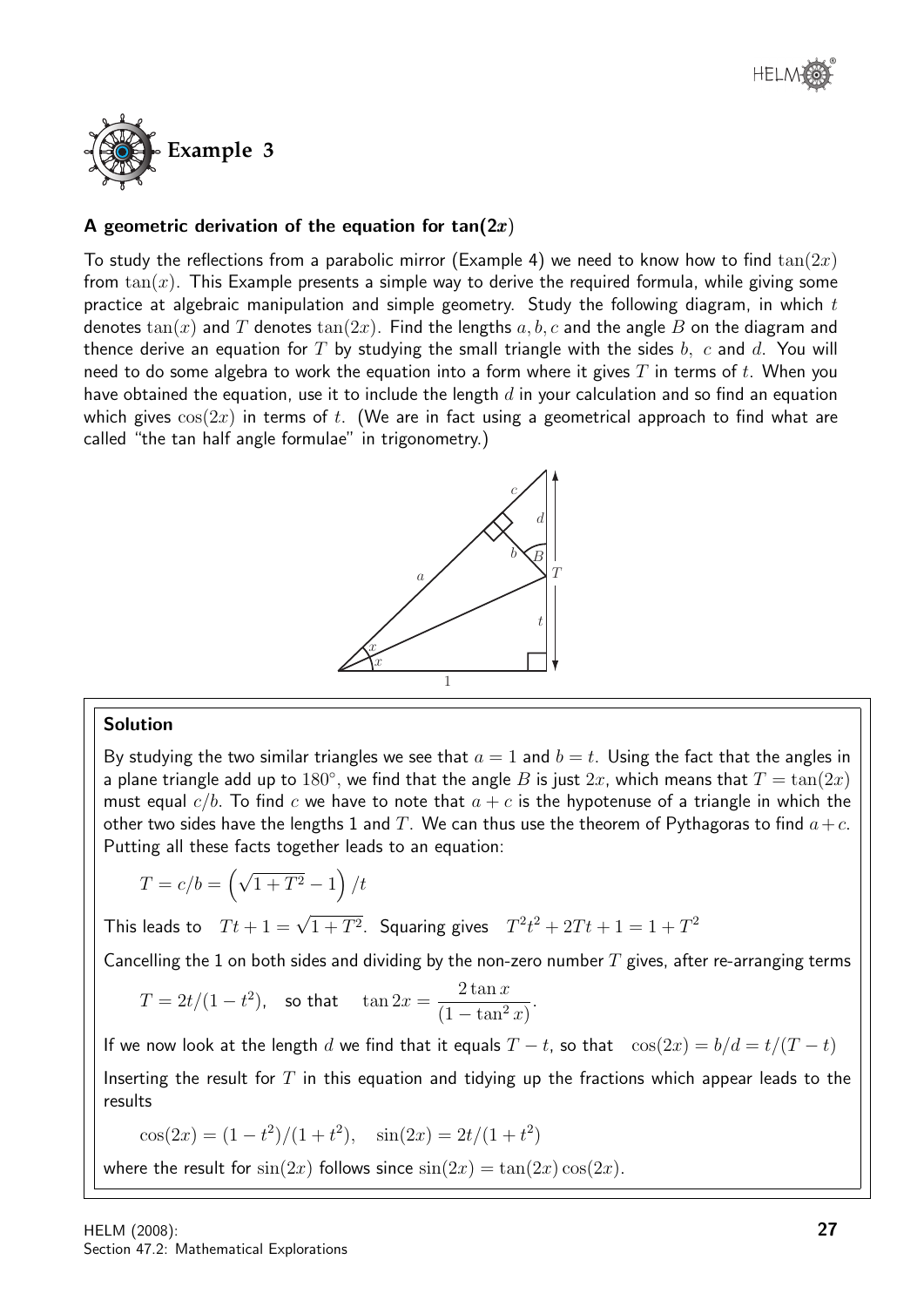

# An application of the  $tan(2x)$  equation to optics

One of the useful applications of the tangent function arises in coordinate geometry. If a line has the equation  $y = mx + c$  then the angle  $\theta$  which the line makes with the x-axis satisfies  $tan(\theta) = m$ . In dealing with optical reflections we know that the angle of incidence equals the angle of reflection. The angle between the incident and reflected light beams is thus exactly twice the angle of incidence. This problem exploits that fact to make use of the double angle equation derived in Example 3.

Consider a parabola which is described by the equation  $y = A$ √  $\overline{x}.$  Suppose that a beam of light travelling horizontally from right to left hits the parabola at a height  $y$  above the x-axis and that it undergoes a mirror reflection from the parabola. Find the x coordinate at which the light beam crosses the x-axis and show that it is independent of the value of  $y$ . The diagram below shows the details.



#### Solution

The gradient at the point  $(x, y)$  on the parabola is  $\frac{dy}{dx}$  $\frac{dy}{dx} =$ 1 2  $Ax^{-1/2}$ . This is more conveniently written as  $(1/2)A^2/y$ . The normal to the parabola has the gradient  $-2y/A^2$ , since two lines at right-angles have the property that the product of their gradients is −1. This result means that the normal makes an angle  $\theta$  with the horizontal such that  $\tan(\theta) = 2y/A^2$ . The reflected beam makes an angle with the horizontal which is exactly twice this angle. From the result for  $tan(2x)$  in terms of  $tan(x)$  (see Example 3) we thus know that the reflected beam has a gradient m such that

$$
m = \tan(\pi - 2\theta) = -\tan(2\theta) = -2(2y/A^2)/(1 - 4y^2/A^4).
$$

This looks like a complicated result but it turns out that the end result is quite simple. To find the x value  $x_0$  at which the beam will cross the axis we note that the beam starts off on the parabola at height  $y$  and thus has the initial  $x$  coordinate  $x=y^2/A^2$ . In falling a distance  $y$  it will travel a further horizontal distance  $y/m$ , where m is the gradient of the line along which it travels. Combining all these facts leads to a result for the  $x$  value at which the beam crosses the axis:

$$
x_0 = y^2/A^2 - y/m = y^2/A^2 + y(1 - 4y^2/A^4)A^2/(4y)
$$

Working out the terms shows that the  $y^2/A^2$  is cancelled out, leaving the simple result  $x_0=A^2/4.$ The calculation above was carried out in the plane i.e. in two dimensions. A three dimensional parabolic mirror would be constructed by rotating the parabola around the  $x$  axis. Our result shows that all rays arriving parallel to the axis will arrive at the focal point at  $x = A^2/4$ . If a light source is placed at the focus then a strong parallel beam of light will emerge from the mirror (as in a searchlight).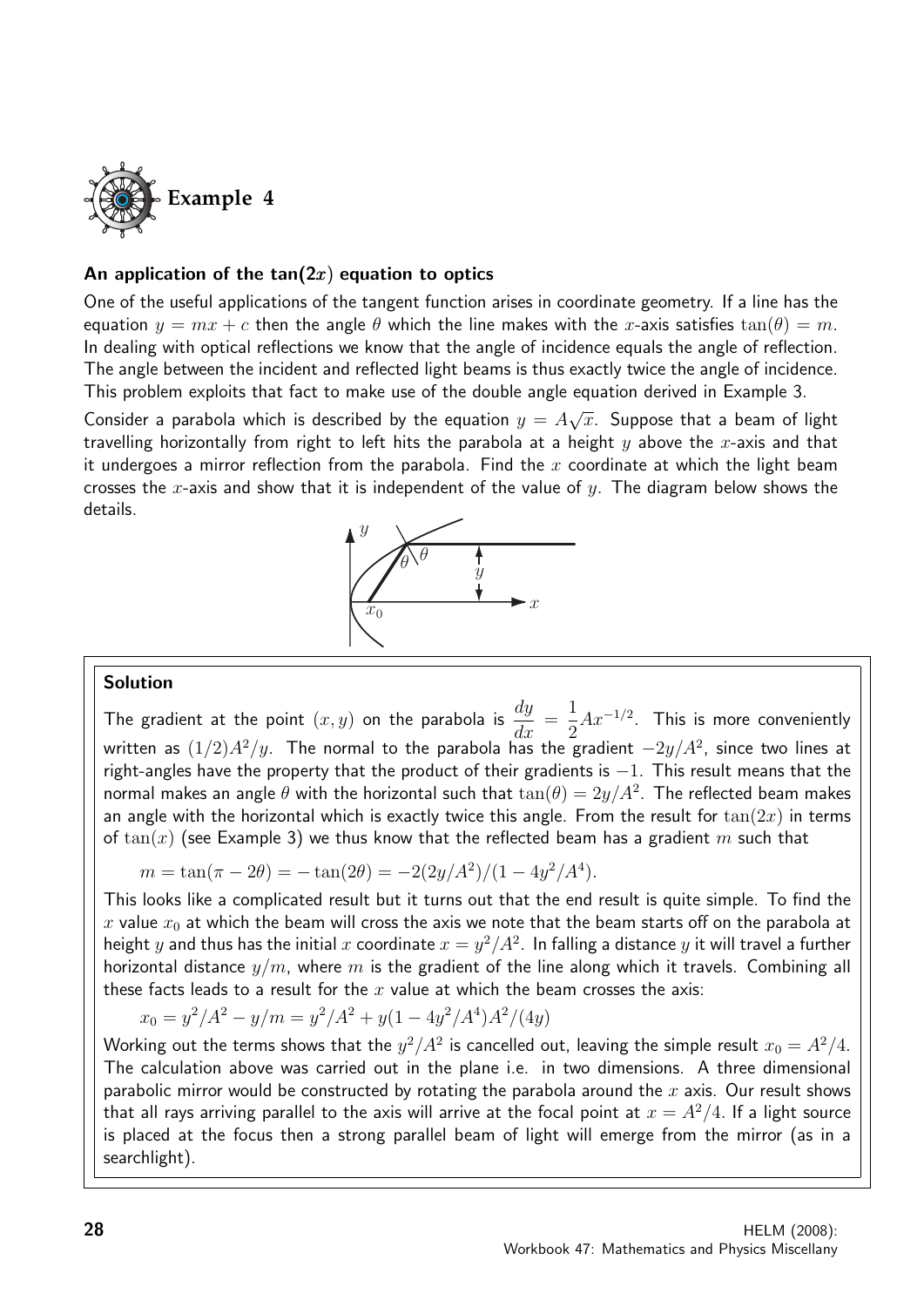

# A calculation involving a circle

Suppose that the parabolic mirror surface  $y = A$ √  $\overline{x}$  of Example 4 is too difficult to make and so is replaced by an arc of a circle. (The full three dimensional parabolic mirror is thus replaced by a portion of a sphere.)

If the circle has radius  $R$ , show that it will simulate the parabolic mirror fairly well for light beams striking the mirror close to the x axis and find the x coordinate of the focal point in terms of the radius R.

HINT: Do not consider the reflection of a light beam; try to write the equation of the arc of the circle in the same form as that of the parabola and thus read off the value of  $A^2/4$  directly.

#### Solution

A diagram will clarify the geometry of the situation:



Using the theorem of Pythagoras we see that

$$
R^2 = y^2 + (R - x)^2 = R^2 + y^2 + x^2 - 2Rx
$$

so that

$$
y^2 = x(2R - x)
$$

For light beams near to the axis, with x very small, the arc of the circle will be well represented by the equation  $y = \sqrt{2Rx}$ .

This is identical with the equation of the parabola if we set  $A=\,$ √ 2R.

Thus the focal point of the simulating spherical surface is at the distance  $x = A^2/4 = 2R/4 = R/2$ from the centre of the mirror at  $x = 0$ .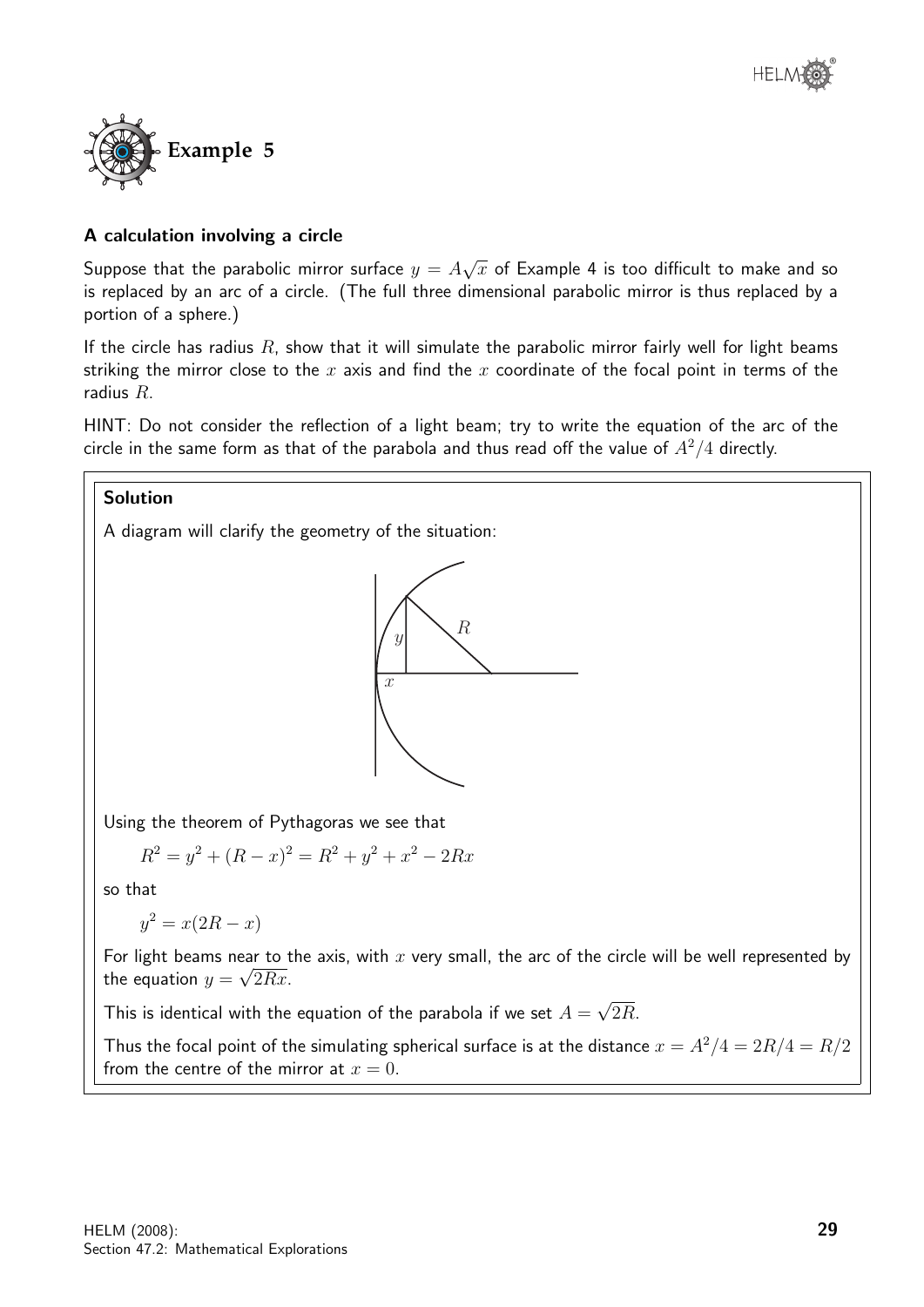

#### Maclaurin series and geometric series

In HELM 16.5 it is shown how to use the geometric series for  $1/(1+x)$  to find the Maclaurin series for  $\ln(1+x)$  by using the fact that the derivative of  $\ln(1+x)$  is  $1/(1+x)$ . This particular example can be taken further and the same technique can be applied to the tan function, as illustrated by this problem.

Use the geometric series approach to do the following:

- (1) Find the Maclaurin series for  $\ln\{(1+x)/(1-x)\}\)$  and use it to estimate the numerical value of  $ln(2)$ .
- (2) Find the Maclaurin series for  $\tan^{-1}(x)$  and thus obtain an infinite sum of terms which give  $\pi/4$ .

# Solution

(1) We have 
$$
\frac{d}{dx} \{\ln(1+x)\} = 1/(1+x) = 1 - x + x^2 - x^3 + x^4 \dots
$$

Integrating gives

 $\ln(1+x) = x - x^2/2 + x^3/3 - x^4/4 \ldots$ 

However, changing sign gives

 $\ln(1-x) = -x - x^2/2 - x^3/3 - x^4/4 \ldots$ 

(Note that this makes sense; if a number is less than 1 we expect to get a negative logarithm, since  $e$  to a negative index is needed to produce a number less than 1.)

We know that

$$
\ln\{(1+x)/(1-x)\} = \ln(1+x) - \ln(1-x).
$$

Subtracting the two series in accord with this result gives

 $\ln\{(1+x)/(1-x)\} = 2(x+x^3/3+x^5/5...)$ 

Note that this series has only odd powers in it, because the function being expanded is odd (like  $tan(x)$ ). Changing x to  $-x$  changes the ln of a number to the ln of its reciprocal; this simply changes the sign of the logarithm.

Suppose that we want to find  $\ln(Y)$  for some number Y. A little algebra shows that the value of x to use in the series above is given by the formula  $x = (Y - 1)/(Y + 1)$  [work it out!]. To find ln(2) we thus need to use the small number  $x = (2 - 1)/(2 + 1) = 1/3$  in the series. Adding the first five terms gives the approximate value 0.693145 for  $\ln(2)$ , whereas the correct value to 6 d.p. is 0.693147. Using more terms would give greater accuracy.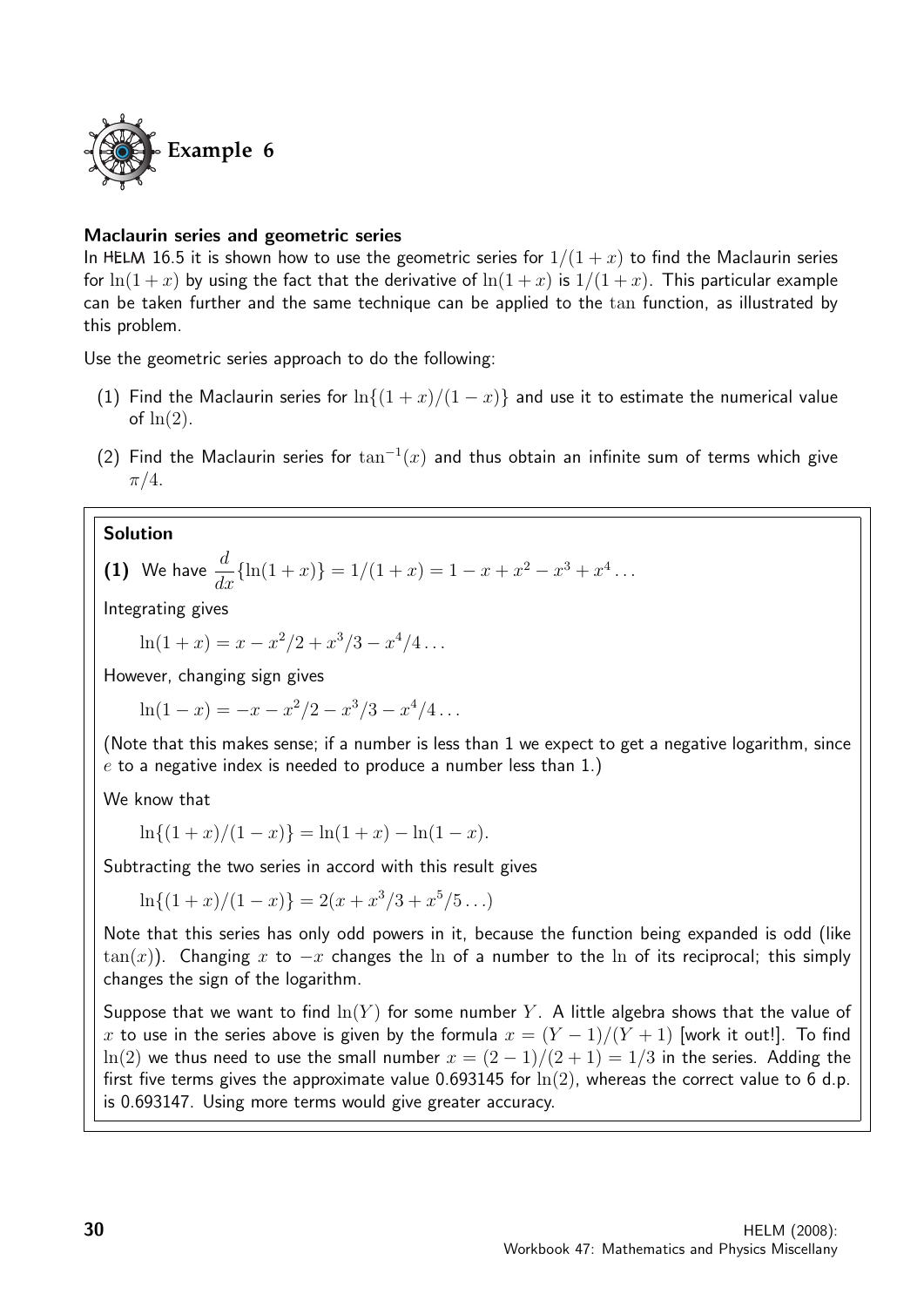

# Solution

(2) We know that  $\tan^{-1}(x)$  has derivative  $1/(1+x^2)$  and so can set

$$
\frac{d}{dx}(\tan^{-1}(x)) = 1/(1+x^2) = 1 - x^2 + x^4 - x^6 + x^8 \dots
$$

Integrating gives

$$
\tan^{-1}(x) = x - x^3/3 + x^5/5 - x^7/7 \dots
$$

 $\pi/4$  is the angle in the central range which has a tangent equal to 1. Thus we set  $x = 1$  in the series to obtain

$$
\pi/4 = 1 - 1/3 + 1/5 - 1/7 + 1/9 \dots
$$

The successive numerical sums in this alternating series straddle the exact value of  $\pi/4$  and thus give upper and lower bounds to it. This series is not very good for estimating  $\pi$ , however, since it converges very slowly. Two more effective series (which arise in the theory of Fourier series) are the following:

$$
\pi^2/6
$$
 = sum of terms  $1/n^2$   $(n = 1, 2, 3, ...),$  i.e.  $\sum_{n=1}^{\infty} \frac{1}{n^2} = \frac{\pi^2}{6}$   
 $\pi^4/90$  = sum of terms  $1/n^4$   $(n = 1, 2, 3, ...),$  i.e.  $\sum_{n=1}^{\infty} \frac{1}{n^4} = \frac{\pi^4}{90}$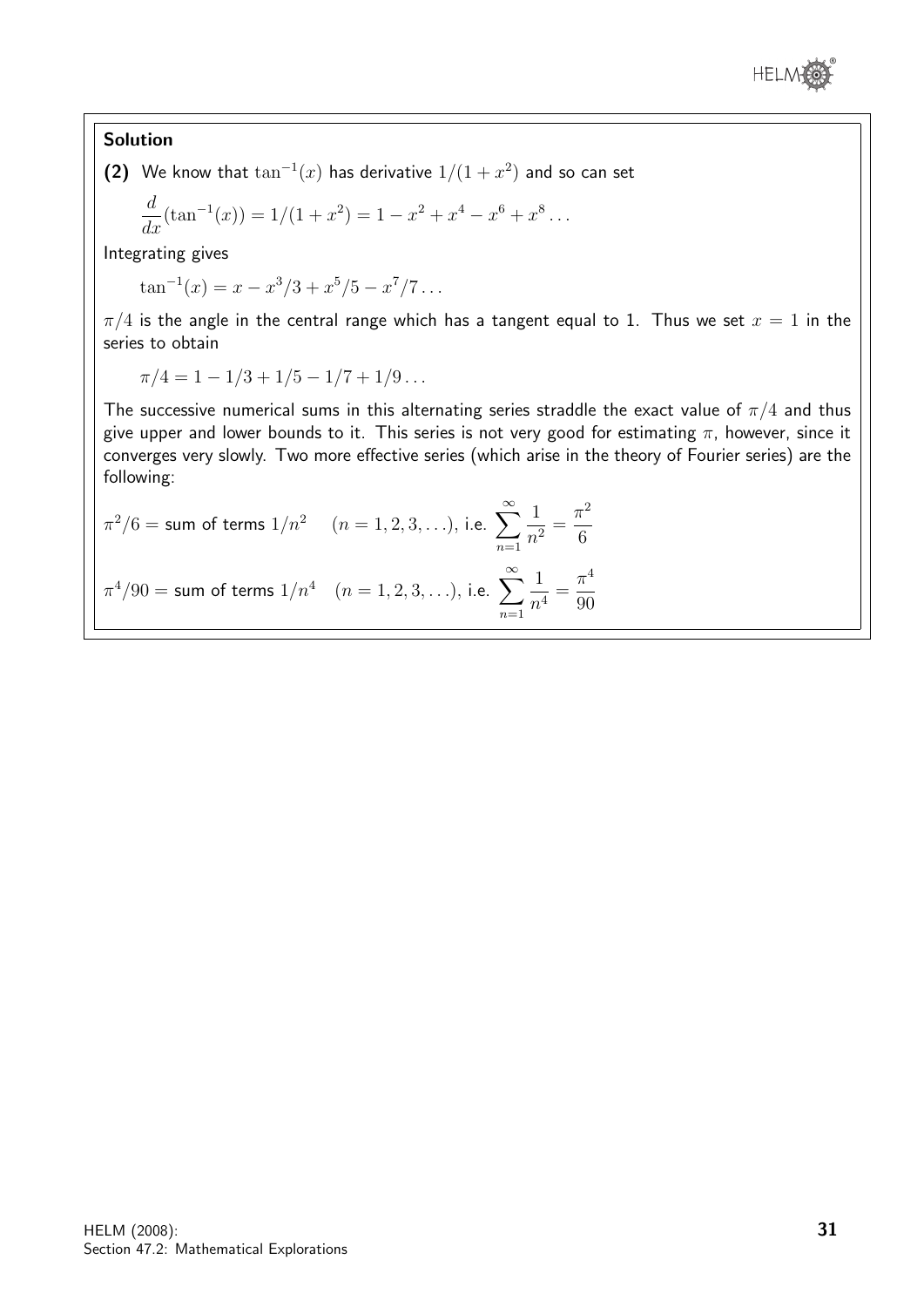

#### A link between matrices and complex numbers

Consider the family of  $2 \times 2$  matrices of the form

$$
Z(x,y) = \left(\begin{array}{cc} x & y \\ -y & x \end{array}\right)
$$

Show that the  $Z(x, y)$  matrices multiply together exactly in the same way as complex numbers, if we take  $Z(x, y)$  to represent the complex number  $x + iy$ . Show also that complex number division can be carried out using this matrix model, with the matrix inverse playing the role of the inverse of its associated complex number.

#### Solution

The product  $Z(a, b)Z(c, d)$  as given by the standard row-column matrix multiplication rule is quickly found to be

$$
\left(\begin{array}{cc}a&b\\-b&a\end{array}\right)\ \left(\begin{array}{cc}c&d\\-d&c\end{array}\right)=\left(\begin{array}{cc}ac-bd&ad+bc\\-ad-bc&ac-bd\end{array}\right)
$$

The results in the product matrix are exactly the real and imaginary parts of the complex number product  $(a+ib)(c+id)$ . The rule for the inverse of a  $2\times 2$  matrix tells us that the inverse of  $Z(x, y)$ is given by

$$
\left(\begin{array}{cc} x & y \\ -y & x \end{array}\right)^{-1} = \frac{1}{(x^2 + y^2)} \left(\begin{array}{cc} x & -y \\ y & x \end{array}\right)
$$

Again, this fits to the inverse of the complex number  $(x+iy)$ , which is  $(x-iy)/(x^2+y^2)$ . Thus complex number division can be carried out by multiplying  $Z(a, b)$  by the inverse of  $Z(c, d)$  to yield correctly the real and imaginary parts of the complex number  $(a + ib)/(c + id)$ . Complex number multiplication is known to be commutative and we can easily verify that the family of matrices  $Z(x, y)$  also commute with one another under matrix multiplication. We have what is called by mathematicians an **isomorphism** (identity of form) between the set of complex numbers  $x + iy$ and the set of  $2 \times 2$  matrices  $Z(x, y)$  with real components x and y. You may check for yourself that complex number addition and subtraction are also correctly described by this matrix model. Note that since we have found an infinite family of matrices which commute with one another under multiplication the statement  $AB \neq BA$  which sometimes appears in textbooks on matrices is not correct, strictly speaking, since it appears to be a *universal* statement that matrices never commute under multiplication!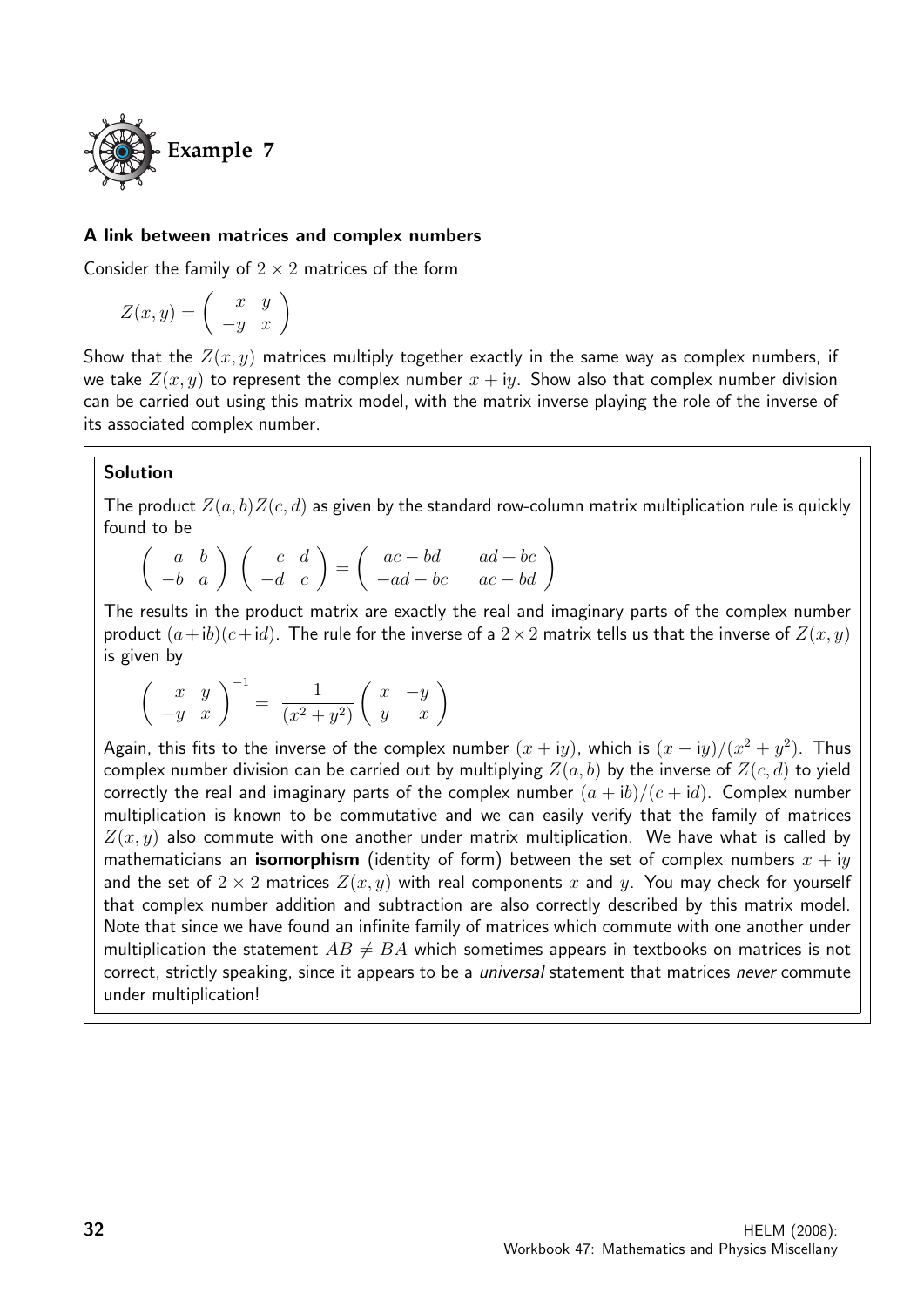

# An approximation for the exponential function

Find an expression for  $exp(x)$  by comparing the Maclaurin series for  $exp(x)$  with the binomial expansion for  $(1 + \frac{x}{\lambda})$ N  $)^N$ .

# Solution

If we compare the exponential series for  $\exp(x)$  (often written  $e^x$ ) with the binomial series for  $(1 + x/N)^N$ , where N is a large integer, then we find that the terms of the binomial series become closer and closer to the terms in  $\exp(x)$  as N increases. Suppose, for example, that we wish to work out  $e = \exp(1).$  The  $J^{th}$  term in the exponential series would be just  $1/J!$ . The  $J^{th}$  term in the binomial expansion of  $(1+1/N)$  would be  $(1/N)^J$   $N!/[J!(N-J)!]$  as discussed in <code>HELM 16</code> on Sequences and Series. This binomial term can be written more usefully in the form

$$
\frac{N \times (N-1) \times (N-2) \times \dots (N+1-J)}{N \times N \times N \times \dots N} \times (1/J!)
$$

For any finite J it is clear that the fraction multiplying  $(1/J!)$  becomes closer and closer to 1 as N is increased. Thus the binomial expansion fits more and more closely to the exponential expansion. This leads to an equation involving a limit:

$$
\exp(x) = \lim_{N \to \infty} \left\{ \left( 1 + \frac{x}{N} \right)^N \right\}
$$

# **Note**

This equation is not only a celebrated one in classical mathematics; it is actually applied in some areas of scientific research to estimate the exponential of x for difficult cases in which x is not just a number but is a matrix or an operator. Example 9 deals only with the case in which x is a number but it introduces an interesting discovery which has recently appeared in the literature of mathematical education:

'A modification to the e limit', Tony Robin, Mathematical Gazette Vol 88; 2004, pp 279-281.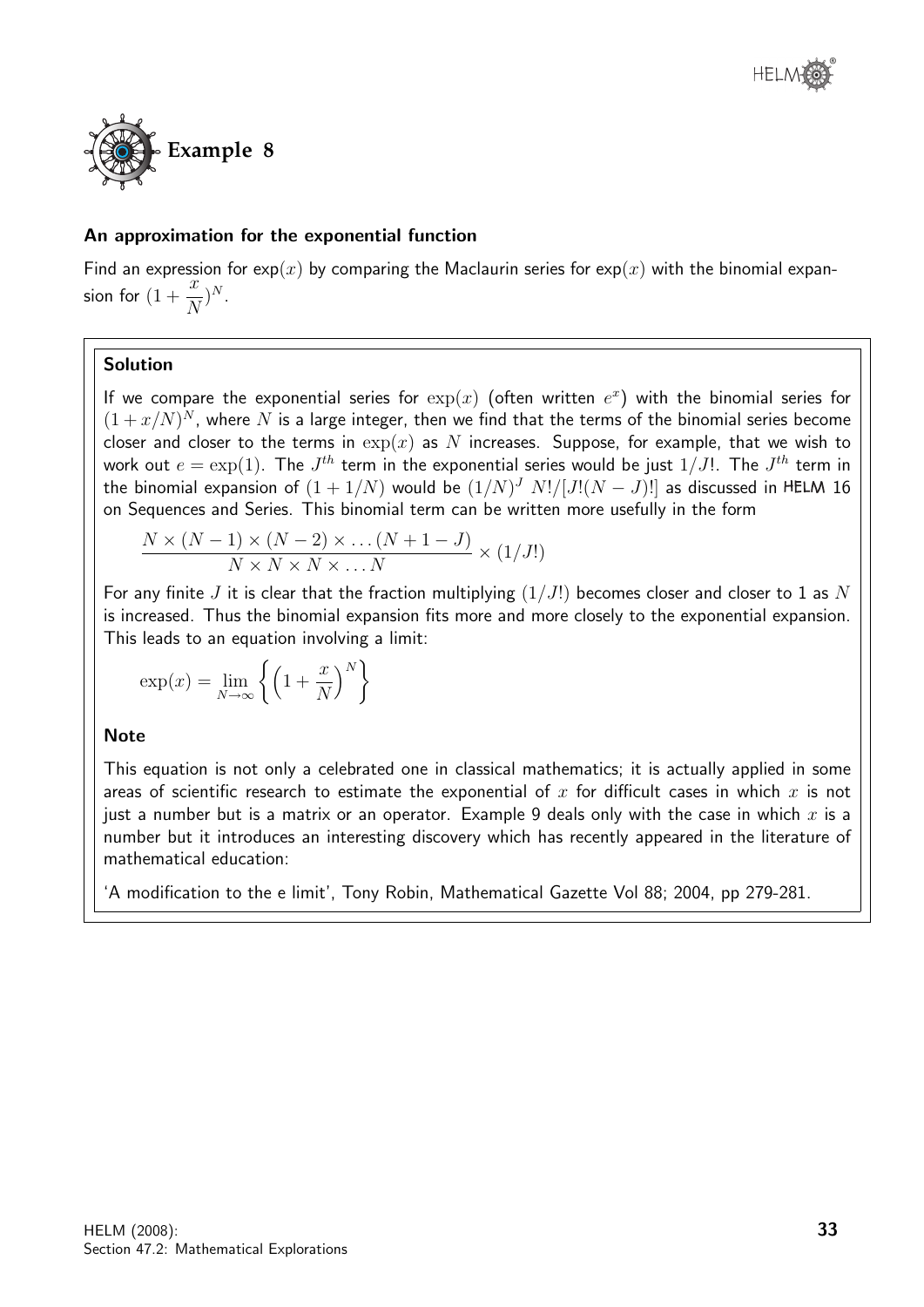

# An improved approximation for the exponential function

The function  $F(k, x) = (1 + x/N)^{kx}$  tends to 1 as the value of N increases for fixed values of k and x. Thus if we modify the classical equation for  $exp(x)$  given above by multiplying the term  $(1+x/N)^N$  by  $F(k, x)$  we shall still obtain  $\exp(x)$  in the limit  $N \to \infty$ . We thus have an infinite family of approximations, with the classical one corresponding to the case  $k = 0$ . Use a calculator or computer to estimate  $e = \exp(1)$  by using the N values  $8, 16, 32, \ldots$  (a doubling sequence) and compare the results obtained by using  $k = 0$  and  $k = 1/2$  in the multiplying factor  $F(k, x)$ .

#### Solution

Calculating with a simple 8 digit calculator and rounding the results to 6 significant digits (because of the rounding error in taking high powers of a number) we obtain the following results:

|     | $k=0$   | $k = 1/2$ |
|-----|---------|-----------|
| 8   | 2.56578 | 2.72143   |
| 16  | 2.63793 | 2.71911   |
| 32  | 2.67699 | 2.71849   |
| 64  | 2.69734 | 2.71833   |
| 128 | 2.70772 | 2.71828   |

Thus the  $k = 1/2$  approximations reach the correct result much more quickly than the classical  $k = 0$  approximations do.